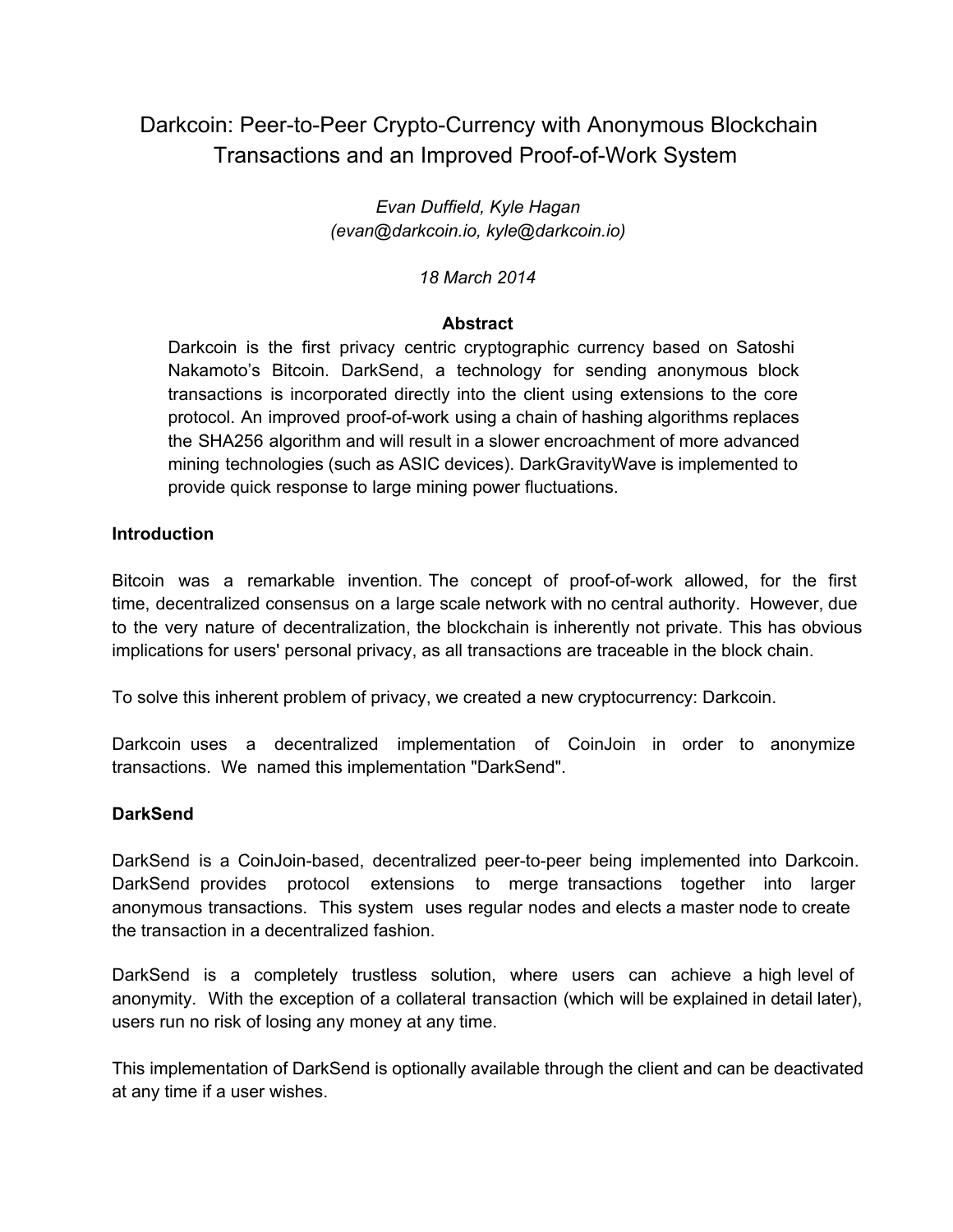DarkSend is available as an option through the client and can be deactivated by the user at any time. The DarkSend implementation gathers the required transaction information in multiple stages within each session:

- accept inputs and blinded outputs
- accept outputs
- elect a master node
- broadcast the finalized transaction
- sign
- collect or destroy collateral

A scheme using blind signatures is implemented to prove the provided outputs belong to one of the participants of the pool. Using this strategy neither the master nor other nodes know which outputs belong to which inputs.

# **Defending Against Attack**

With the decentralized implementation of DarkSend, there are inherent challenges to dealing with rogue users who intend (or attempt) to attack the system. Such users could modify the software in a way that would cause it to refuse to sign, which would force the pool to reset every session.

To defend against various attacks, DarkSend implements a collateral system. A transaction for 0.1DRK is made out to the payment node to ensure proper usage of the system. This transaction is separate from the funds added to the DarkSend pool. If a user submits an input but refuses to sign or leaves at any stage, the payment node will "cash" the transaction by signing and broadcasting it. Collateral transactions require multiple signatures to complete from more than one payment node.

Payment nodes are simply the last node to create a block - specifically, the last block solver and the one before that. These nodes will monitor DarkSend for misbehavior. Should any be discovered, the payment nodes will "cash" the transaction by signing and broadcasting it. This has the added benefit of creating a sustainable income stream - in addition to mining - for miners, while simultaneously protecting the network from attackers.

The collateral transaction is made to multiple payment nodes. Cashing collateral transactions require multiple signatures from the user, payment node 1 and payment node 2.

Collateral forfeited to the network will be paid to the payment nodes, which are the last two nodes to solve a block. These nodes will commonly be the pools. To cash the collateral transactions and take all of the money, multiple pool operators would be required to collude. In that case the pools users would learn of this and stop using that pool.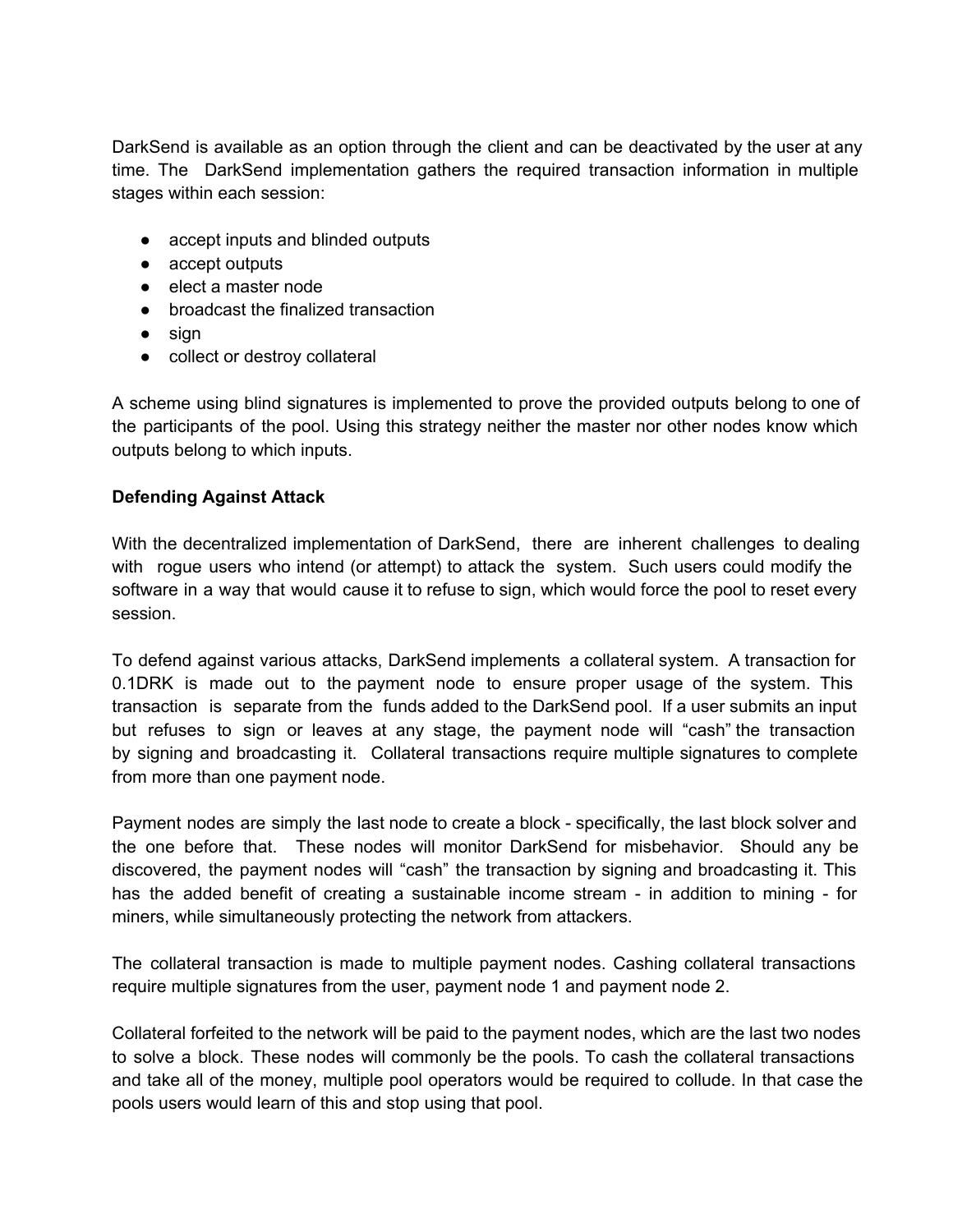

Collateral transactions from a successful DarkSend session are effectively destroyed using a sigScript to make them valid only for a given period of time.

# **Improved Anonymity**

An anonymity enhancement to the generic CoinJoin implementation is added by only allowing inputs of the same size into the DarkSend pools. These sizes are referred to as "denominations" and are in powers of ten (for example, 1DRK, 10DRK, 100DRK, 1000DRK). This allows the inputs from all users to be virtually the same. Outputs per user must add up to the denomination size.

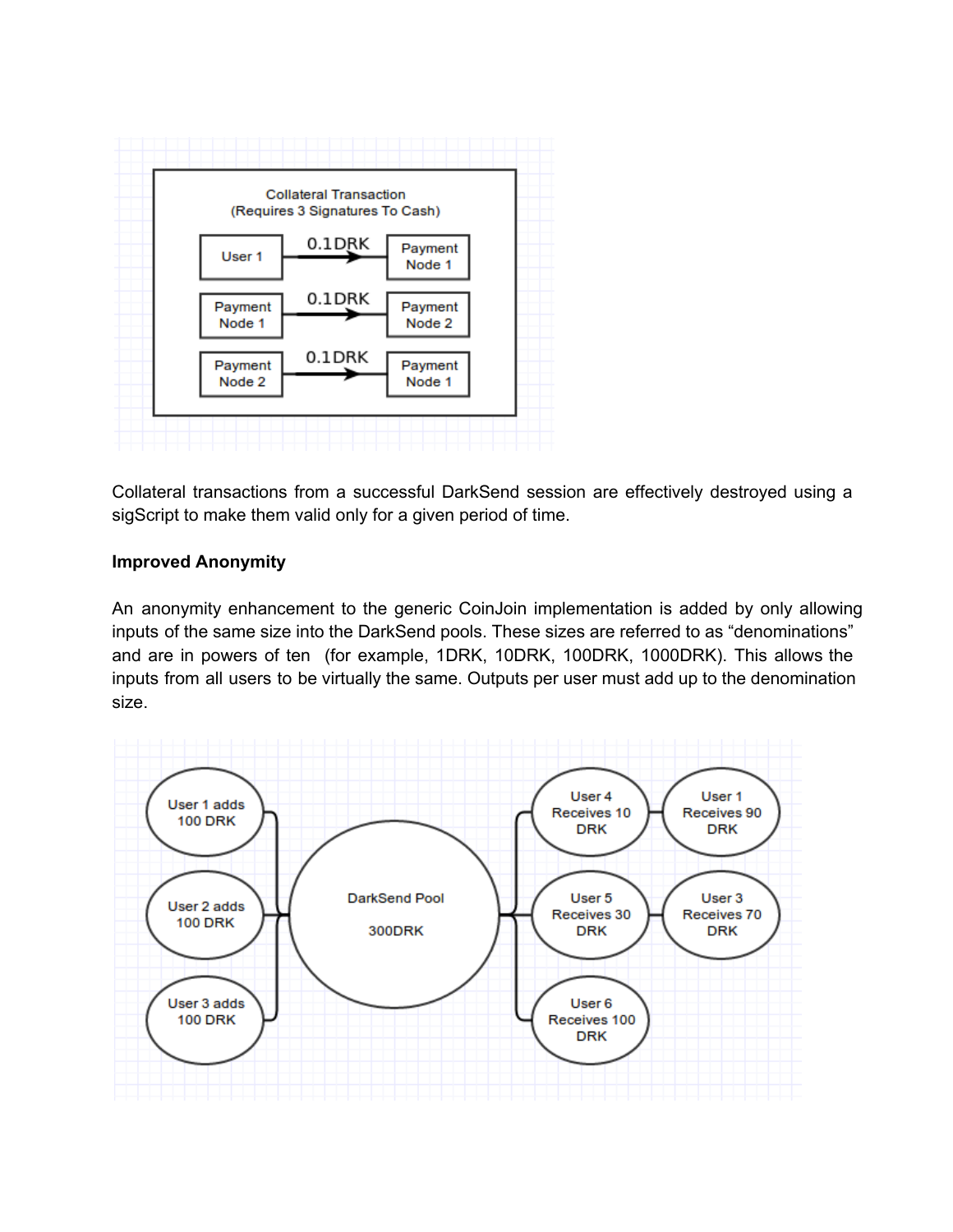Users that send less money than the denomination size will use a second "change" output. These outputs are new addresses not connected to their identity. This implementation allows for amounts of any precision to be sent without a negative impact in the quality of anonymity.

All users entering a DarkSend transaction pool have an equal chance of becoming the master node. All participant nodes know which node is the current master by way of an election algorithm. Master nodes also have a collateral transaction that is made out to the payment node, which can be cashed if they misbehave in any way.

In the case where a master node loses internet connection or is a bad actor, the collateral transaction of that node will be cashed and a slave node will be elected in it's place. Due to the trustless nature of DarkSend, there is no risk of lost money from the master node being a bad actor as a slave node would be elected to replace the master node and the collateral would be forfeited to the network.

# **Master Node Election**

The election algorithm is a pseudo random deterministic algorithm based on the transaction IDs in the DarkSend pool. By adding up the hash values of the transaction IDs, and running the value through the X11 hashing algorithm, a pseudo random number is created.

Pseudo code: Target = X11 (txid1+txid2+txid3+txid4) // txid = Transaction ID NodeValue = X11(txid1+outputPubkey1+outputPubkey2) NodeValue2 = X11(txid2+outputPubkey3+outputPubkey4) NodeValue3 = 0 //last node to enter pool can't be master Score = Abs(Target-NodeValue) Score2 = Abs(Target-NodeValue2)

This random number is compared to a target number derived from the txid and pubkeys of the users outputs. The node with the lowest score is elected master while the second lowest score is elected slave. By using this algorithm we achieve a decentralized tamper-proof system in which the users can know which node the master is.

### **Master Node Responsibilities**

The decentralized nature of DarkSend requires that one node will decide which transactions are allowed into the pool to deal with network propagation issues. The master node is elected each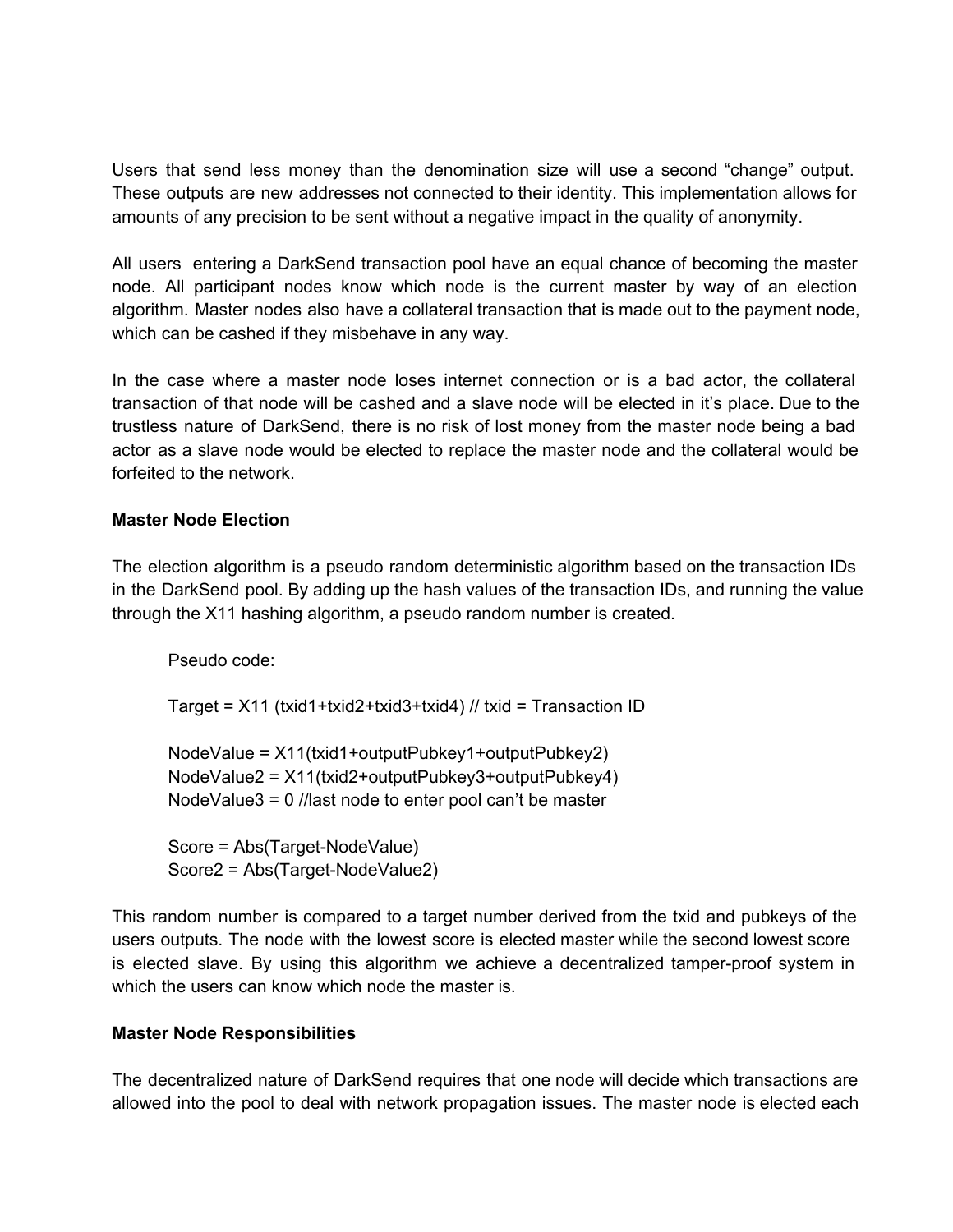round to broadcast the finalized transaction that will be signed by the DarkSend participants.

The participants will be able to check the authenticity of the messages coming from the master node by utilizing ECDSA signatures for all messages after election.

Participants in a DarkSend will only sign the finalized transaction if they find that their inputs and outputs are present with the correct amounts. After the transaction is signed and confirmed to be valid, the master node will broadcast the finalized signed transaction and resign.

# **Improved Pool Anonymity**

Users who want to increase the anonymity of the pools can run scripts to "push" DarkSend transactions through the pool by sending money to themselves with DarkSend. This will allow them to take up a space in the pool to ensure the anonymity of other users. If enough users run scripts like this one, the speed of transactions and the anonymity of the network will be increased.

# **Reward Curve vs Reward Halving**

Bitcoin was designed to have a fixed supply with a declining block reward schedule. This makes Bitcoin a deflationary currency, with a money supply that grows a small percentage year-over-year. One problem with this approach is the abrupt reward halving that happens every four years. This could eventually cause large distortions in the mining network when the profitability of mining changes drastically overnight.

DarkCoin replaces abrupt reward halving with a reward curve, 2222222/(((Difficulty+2600)/9)^2). The maximum and minimum amounts are set to 25 and five respectively.

Using this formula, the reward will gradually drop over the following months and years - and then provide a steady supply of approximately one million coins per year. This is an inflationary model which strays from Bitcoin in a fundamental way. To create a fixed supply rewards will gradually taper off over time at a stable rate of 7% annually. This results in the projected total number of coins reaching approximately 22 million over the time frame shown - slightly more or less depending on how quickly hash power is added.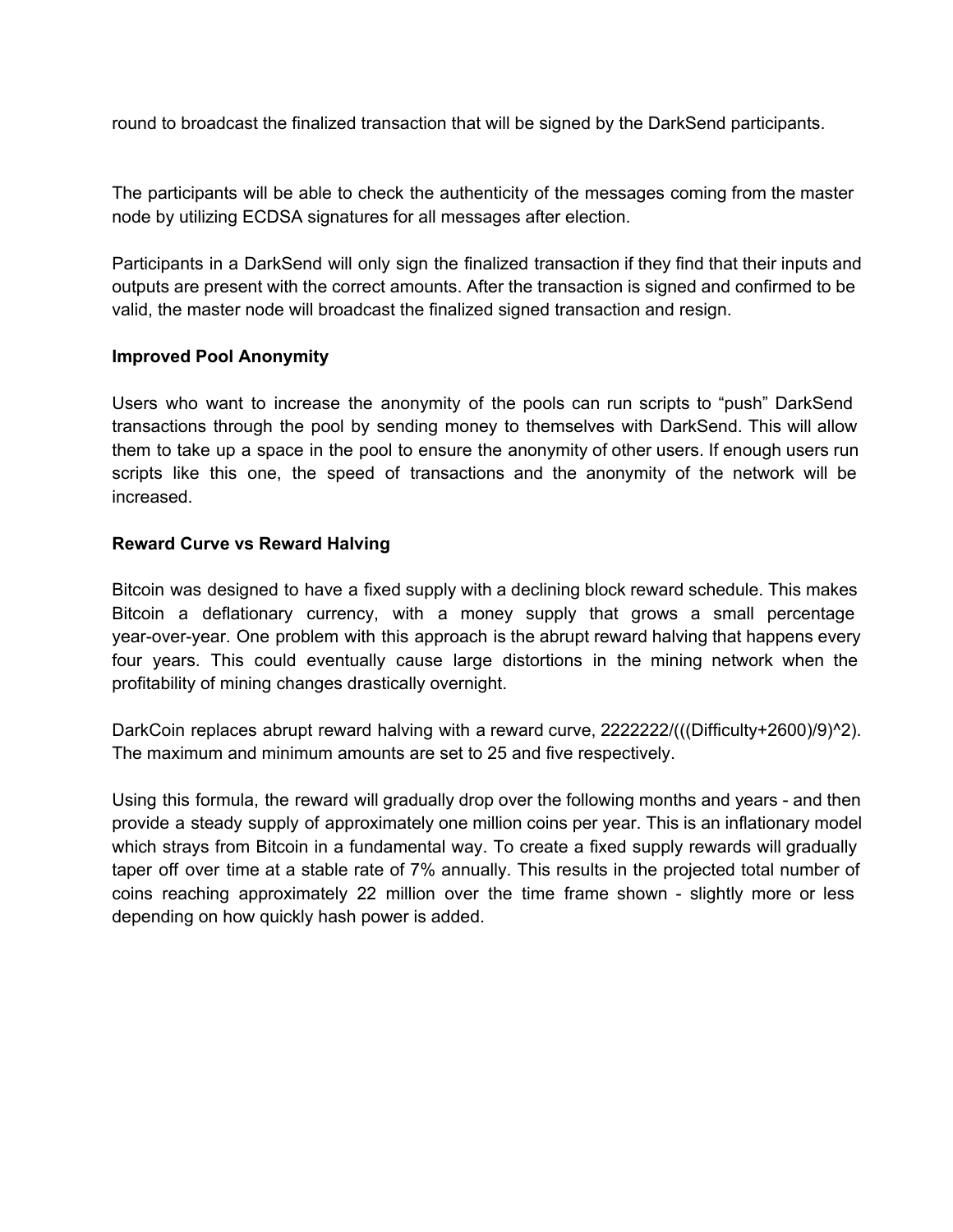#### DarkCoin Currency Supply and Mining Reward Schedule



#### **Difficulty Retargeting Using DarkGravityWave**

DarkGravityWave uses multiple exponential moving averages and a simple moving average to smoothly adjust the difficulty. This implementation resolves possible exploits in KimotoGravityWell by limiting the difficulty retargeting to 3 times the 14 period EMA difficulty average.

#### **Proof-Of-Work Utilizing X11**

Darkcoin uses a new chained hashing algorithm approach, with many new scientific hashing algorithms for the proof-of-work. X11 consists of blake, bmw, groestl, jh, keccak, skein, luffa, cubehash, shavite, simd, and echo.